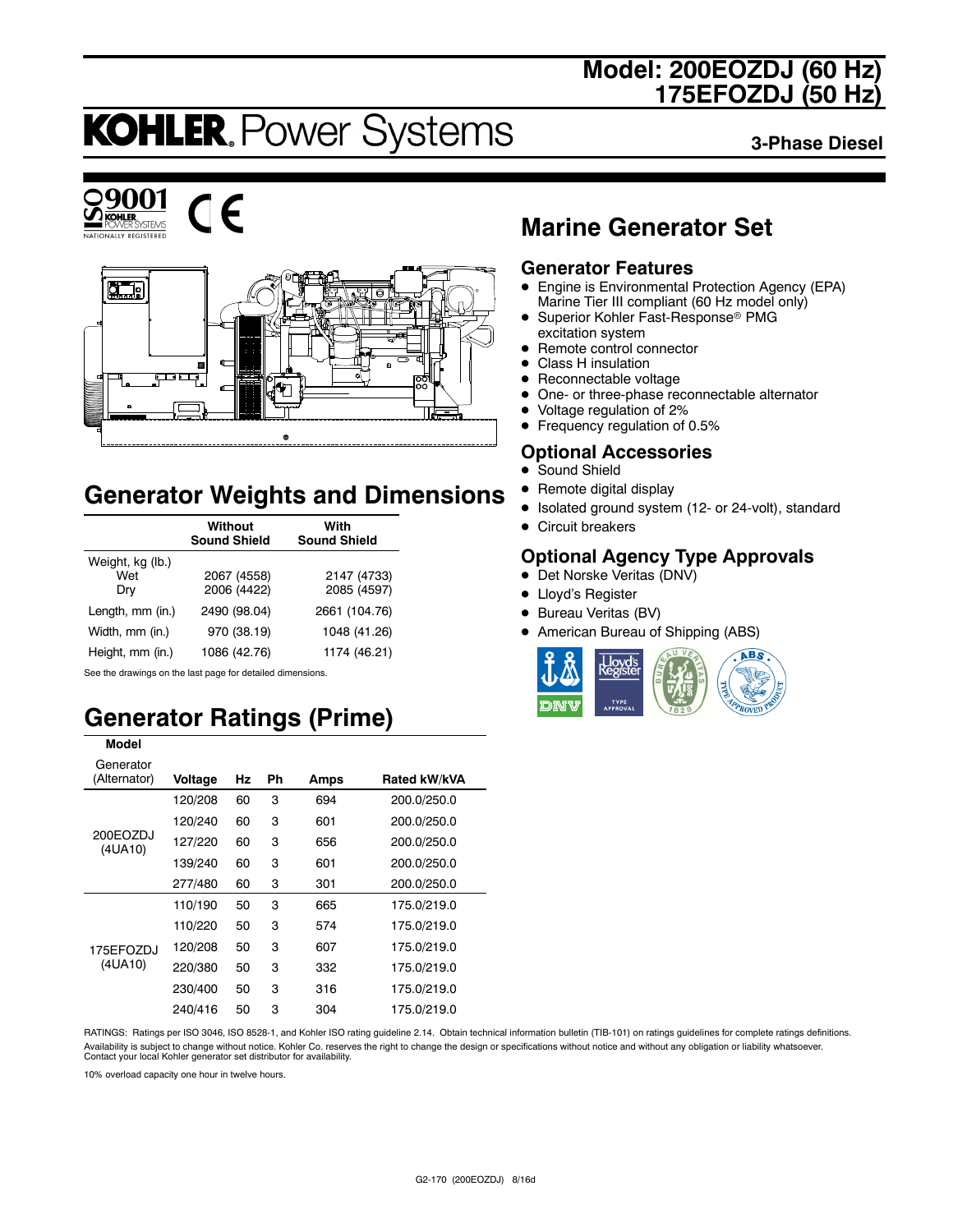## **Application Data**

#### **Lubrication**

| <b>Engine Specifications</b>   | 60 Hz               | 50 Hz                               | <b>Lubricating System</b>                                            | 60 Hz         | 50 Hz      |
|--------------------------------|---------------------|-------------------------------------|----------------------------------------------------------------------|---------------|------------|
| Type                           | Inline, 4-cycle     |                                     | Oil pan capacity with filter, L (U.S. qt.)                           | 31.94 (33.75) |            |
| Number of cylinders            | 6                   |                                     | Type                                                                 | Pressure      |            |
| Firing order                   |                     | $1-5-3-6-2-4$                       |                                                                      |               |            |
| Aspiration                     |                     | Turbocharged and<br>aftercooled     | <b>Operation Requirements</b>                                        |               |            |
| Displacement, L (cu. in.)      |                     | 9.0(549)                            | <b>Air Requirements</b>                                              | 60 Hz         | 50 Hz      |
| Bore and stroke, mm (in.)      |                     | $118 \times 136$ (4.6 $\times$ 5.4) | Engine combustion air requirements,<br>$m^3/m$ in. (cfm)             | 15.7 (554)    | 11.6 (410  |
| Compression ratio              |                     | 16.3:1                              | Max. air intake restriction, kPa (in. $H_2O$ )                       | 6.25(25)      | 6.25(25)   |
| Combustion system              |                     | Direct injection                    | Cooling air required for generator set at                            |               |            |
| Rated rpm                      | 1800                | 1500                                | 50 $\degree$ C (122 $\degree$ F) ambient, m <sup>3</sup> /min. (cfm) | 91.4 (3000)   | 76.2 (250  |
| Maximum power at rated rpm, HP | 298                 | 261                                 | Exhaust flow, $m^3/m$ in. (cfm)                                      | 49 (1713)     | 40 (1409   |
| Cylinder block material        |                     | Cast iron                           | Exhaust temp., $^{\circ}$ C ( $^{\circ}$ F)                          | 493 (919)     | 453 (847   |
| Cylinder head material         |                     | Cast iron                           | Max. allowed exhaust backpressure,                                   |               |            |
| Piston rings                   | 2 compression/1 oil |                                     | kPa (in. $H2O$ )                                                     | 7.5(30)       | 7.5(30)    |
| Crankshaft material            |                     | Forged steel                        | <b>Fuel Consumption</b>                                              | 60 Hz         | 50 Hz      |
| Connecting rod material        |                     | Forged steel                        | Diesel, Lph (gph) at % load                                          |               |            |
| Governor type                  |                     | Electronic                          | 100%                                                                 | 59.9 (15.8)   | 53.1 (14.0 |
|                                |                     |                                     | 75%                                                                  | 44.5 (11.7)   | 38.0 (10.0 |
| Engina Electrical              |                     |                                     |                                                                      |               |            |

### **Engine Electrical**

| <b>Engine Electrical System</b>                                     | 60 Hz               | 50 Hz |
|---------------------------------------------------------------------|---------------------|-------|
| Battery, voltage                                                    | 12- or 24-volt spec |       |
| Battery, charging (12 volt)                                         | 90 amp              |       |
| Battery, charging (24 volt)                                         | 60 amp              |       |
| Battery, recommendation<br>(minimum, 12 volt)<br>(minimum, 24 volt) | 1100 CCA<br>750 CCA |       |
| Starter motor                                                       | Gear-reduction type |       |

#### **Cooling**

**Engine**

| <b>Cooling System</b>                                                     | 60 Hz       | 50 Hz                  |
|---------------------------------------------------------------------------|-------------|------------------------|
| Capacity, L (U.S. qt.) (approx.)                                          | 30(31)      |                        |
| Cooling type                                                              |             | Heat exchanger         |
| Seawater pump type                                                        |             | John Deere gear driven |
| Seawater pump suction lift,<br>maximum, m (ft.)                           | 3.0(10.0)   |                        |
| Heat rejected to cooling water at rated<br>kW, wet exhaust, kW (Btu/min.) | 245 (13945) | 220 (12522)            |
| Engine water pump flow, Lpm (gpm)                                         | 334 (88.2)  | 268 (70.8)             |
| Seawater pump flow, Lpm (gpm)                                             | 352 (93)    | 299 (79)               |

#### **Fuel**

| 60 Hz                                                         | 50 Hz                                                                  |
|---------------------------------------------------------------|------------------------------------------------------------------------|
|                                                               |                                                                        |
| Flectric                                                      |                                                                        |
| Nippodenso High Pressure<br>Common Rail (HPCR),<br>electronic |                                                                        |
|                                                               |                                                                        |
|                                                               |                                                                        |
|                                                               | Diesel fuel specified to<br>EN 590 or ASTM D975<br>Manual<br>3.0(10.0) |

#### $\bullet$  One-side serviceability of fuel system, lubrication system, and air cleaner

**Engine Features**

- Low oil pressure cutout
- High water temperature cutout
- Loss of coolant cutout
- Overcrank cutout
- Belt guard
- Optional digital display
- Disposable oil filter
- Extended oil drain
- PTO options: 12- or 24-volt electric clutch

#### **Controller Features**

- A graphical display and pushbutton/rotary selector dial provide easy, local data access.
- $\bullet$  Measurements are selectable in metric or English units.
- The controller supports Modbus<sup>®</sup> protocol with serial bus (RS-485) or Ethernet networks.

50% 34.8 (9.2) 25.5 (6.7) 25% 18.2 (4.8) 14.3 (3.8)

11.6 (410) 6.25 (25)

50\_C (122\_F) ambient, m3/min. (cfm) 91.4 (3000) 76.2 (2500) 40 (1409) 453 (847)

53.1 (14.0) 38.0 (10.0)

- Scrolling display shows critical data at a glance.
- **•** Graphical display of power metering (kW, kVA, V, I, PF, and VAR).
- $\bullet$  Integrated hybrid voltage regulator providing  $\pm 0.5\%$  regulation.
- $\bullet$  Built-in alternator thermal overload protection.

 $\text{Modbus}^{\otimes}$  is a registered trademark of Schneider Electric.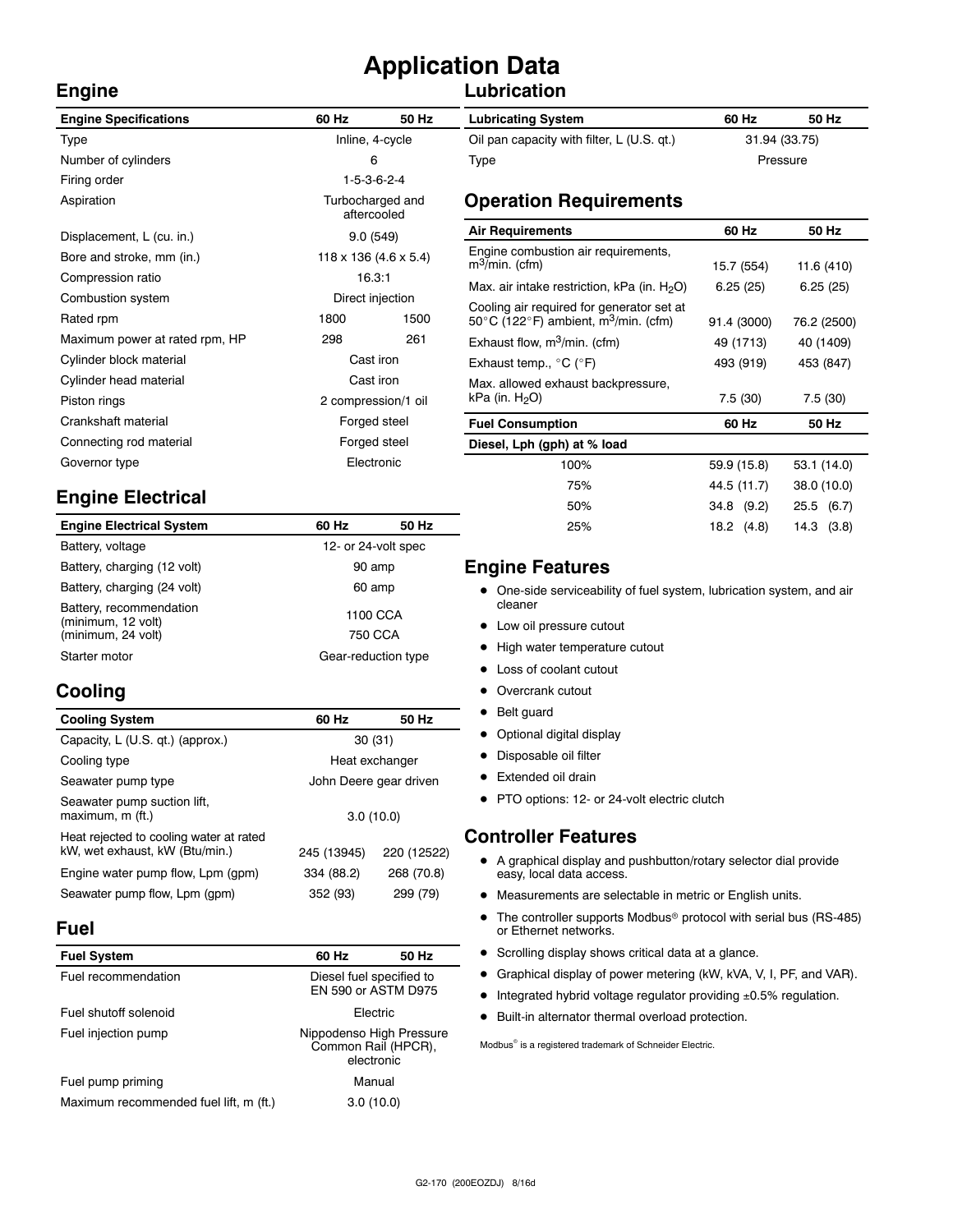### **Decision-Maker<sup>®</sup> 3500 Paralleling Controller**



Provides advanced control, system monitoring, and system diagnostics for optimum performance and compatibility. The Decision-Maker<sup>®</sup> 3500 controller uses a patented hybrid voltage regulator and unique software logic to manage alternator thermal overload protection features normally requiring additional hardware. Additional features include:

- AC Output Voltage Regulator Adjustment. The voltage adjustment provides a maximum adjustment of  $\pm$  10% of the system voltage.
- Alarm Silence. The controller can be set up to silence the alarm horn only when in the AUTO mode for NFPA-110 application or Always for user convenience.
- Alternator Protection. The controller provides generator set overload and short circuit protection matched to each alternator for the particular voltage/phase configuration.
- D **Automatic Restart.** The controller automatic restart feature initiates the start routine and recrank after a failed start attempt.
- **Cyclic Cranking.** The controller has programmable cyclic cranking.
- **ECM Diagnostics.** The controller displays engine ECM fault code descriptions to help in engine troubleshooting.
- Engine Start Aid. The configurable starting aid feature provides customized control for an optional engine starting aid.
- **Event Logging.** The controller keeps a record (up to 1000 entries) for warning and shutdown faults. This fault information becomes a stored record of system events and can be reset.
- $\bullet$  Historical Data Logging. Total number of successful starts of the generator is recorded and displayed.
- Integrated Hybrid Voltage Regulator. The voltage regulator provides  $\pm$  0.5% no-load to full-load RMS voltage regulation with three-phase sensing.
- Lamp Test. Press the alarm silence/lamp test button to verify functionality of the indicator lights.
- LCD Display. Adjustable contrast for improving visibility.
- Measurement Units. The controller provides selection of English or metric displays.
- **Power Metering.** Controller graphical display provides voltage, current, power factor, kW, kVA, and kVAR.
- Programming Access (USB). Provides software upgrades and diagnostics with PC software tools.
- **Remote Reset.** The remote reset function supports acknowledging and resetting faults and allows restarting of the generator set without going to the master control switch off/reset position.
- Run Time Hourmeter. The generator set run time is displayed.
- **Time Delay Engine Cooldown (TDEC).** The TDEC provides a time delay before the generator set shuts down.
- Time Delay Engine Start (TDES). The TDES provides a time delay before the generator set starts.
- $\bullet$  Voltage Selection Menu. This menu provides the capability to switch the generator output voltage. NOTE: Generator set output leads may require reconnection.
- **Paralleling Functions:** 
	- $\bullet$  Bus sensing
	- First on logic
	- $\bullet$  Synchronizing
- $\bullet$  Communication based isochronous load sharing
- Droop load sharing
- External controlled load sharing via analog bias signals

### **Alternator Specifications**

#### **Alternator Specifications**

| <b>Specifications</b>                                                  | Alternator                                                    |  |
|------------------------------------------------------------------------|---------------------------------------------------------------|--|
| Manufacturer                                                           | Kohler                                                        |  |
| Type                                                                   | 4-pole, rotating-field                                        |  |
| Exciter type                                                           | Brushless,<br>permanent-magnet,<br>Fast-Response <sup>®</sup> |  |
| Number of leads                                                        | 12, reconnectable                                             |  |
| Voltage regulator                                                      | Solid state, volts/Hz                                         |  |
| Insulation: NEMA MG1-1.66                                              |                                                               |  |
| Material                                                               | Class H                                                       |  |
| Temperature rise                                                       | $90^{\circ}$ C                                                |  |
| Bearing: number, type                                                  | 1, sealed                                                     |  |
| Coupling                                                               | Flexible disc                                                 |  |
| Amortisseur windings                                                   | Full                                                          |  |
| Voltage regulation, no load to full load                               | 2%                                                            |  |
| One-step load acceptance per NFPA 110<br>Peak motor starting kVA-4UA10 | 100% of rating<br>785                                         |  |

#### **Alternator Features**

- The generator complies with NEMA, IEEE, and ANSI standards for temperature rise.
- The alternator uses a permanent-magnet, Fast-Response® excitation system.
- $\bullet$  The alternator has a two-thirds pitch stator and skewed rotor.
- The generator has a solid-state, volts-per-hertz voltage regulator.
- The brushless, synchronous generator is broadrange and reconnectable.
- The windings are vacuum-impregnated with epoxy varnish for dependability and long life.
- The generator is capable of sustained line-to-neutral short-circuit current of up to 300% of the rated current for up to 2 seconds. (IEC 60092-301 short-circuit performance.)

#### **Optional Accessories**

- $\bullet$  Modular sound shield manufactured with 5052-H32 aluminum in powder-coated Matterhorn white
- Circuit breakers
- Remote digital display
- Remote monitoring, start/stop panel with wiring harness for connection to the generator controller
- Duplex fuel filter
- $\bullet$  Siphon break
- Remote connection/extension harness
- Oil level indicator (high/low)
- Low coolant level indicator
- Isolated ground system (12- or 24-volt), standard
- Electric front clutch power takeoff (PTO) 12- or 24- volt